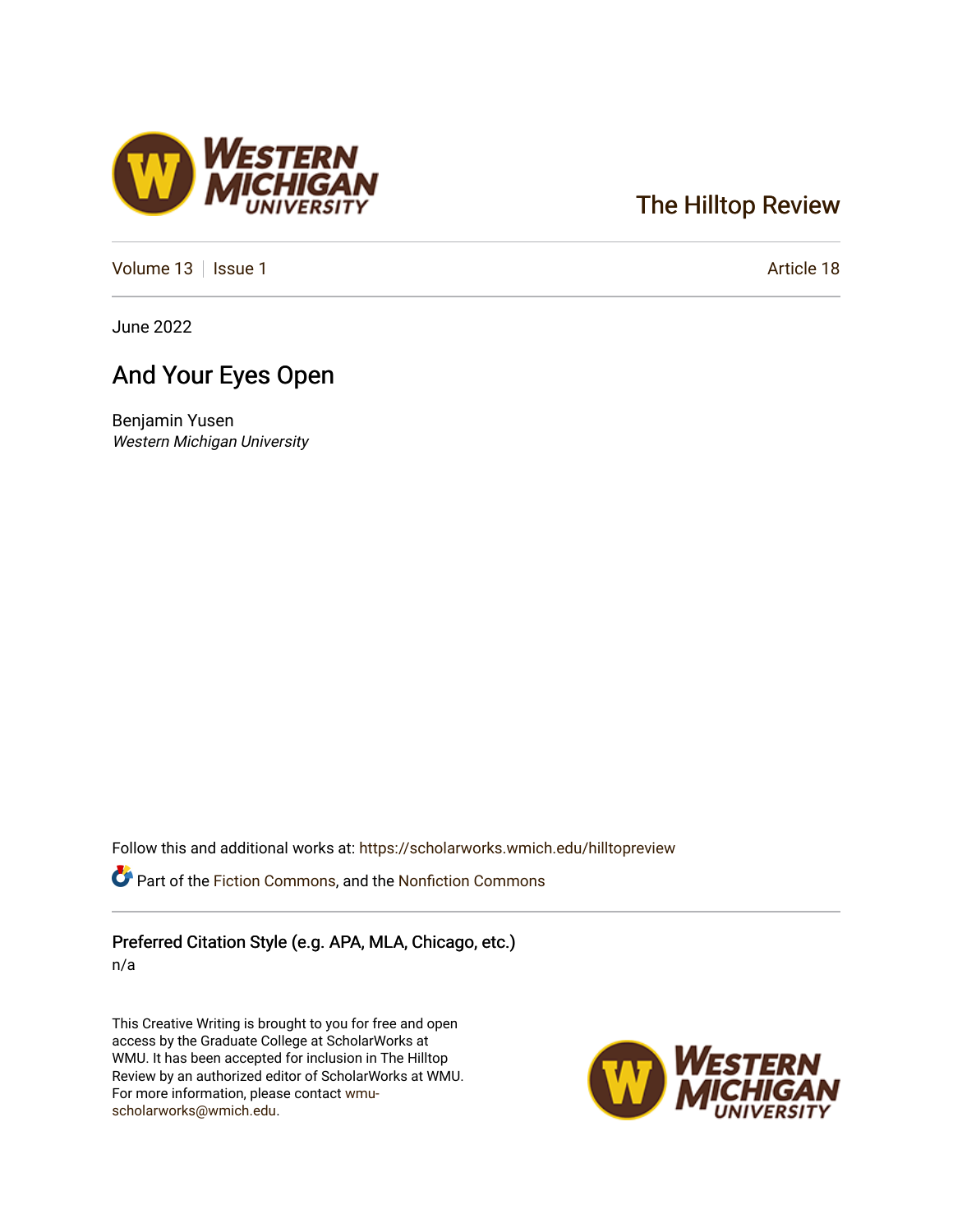## And Your Eyes Open

Cover Page Footnote n/a

This creative writing is available in The Hilltop Review: <https://scholarworks.wmich.edu/hilltopreview/vol13/iss1/18>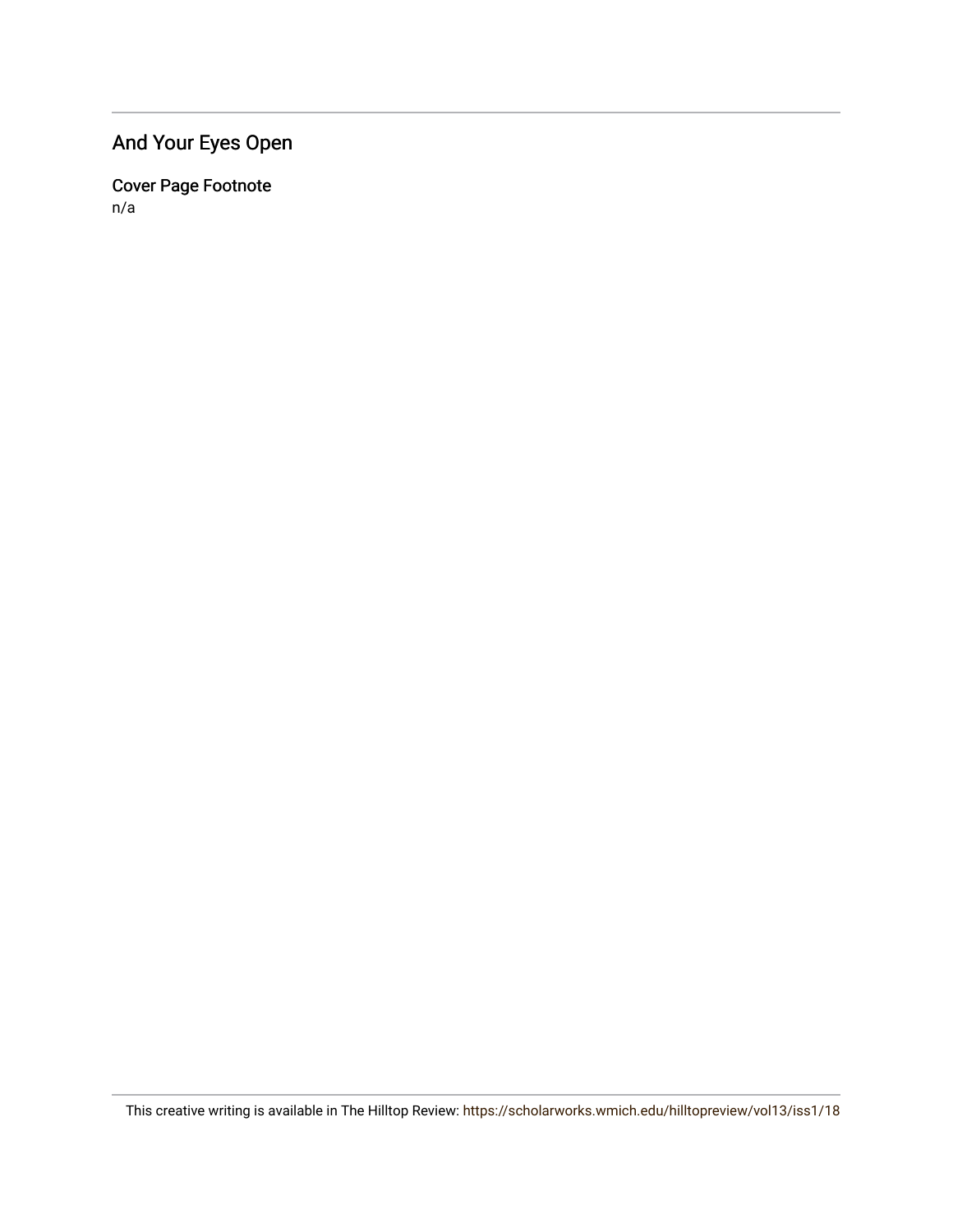# **And your eyes open** *By Benjamin Yusen*

**Abstract:** This piece explores the realties of dreams, and the blurring of dreams and reality.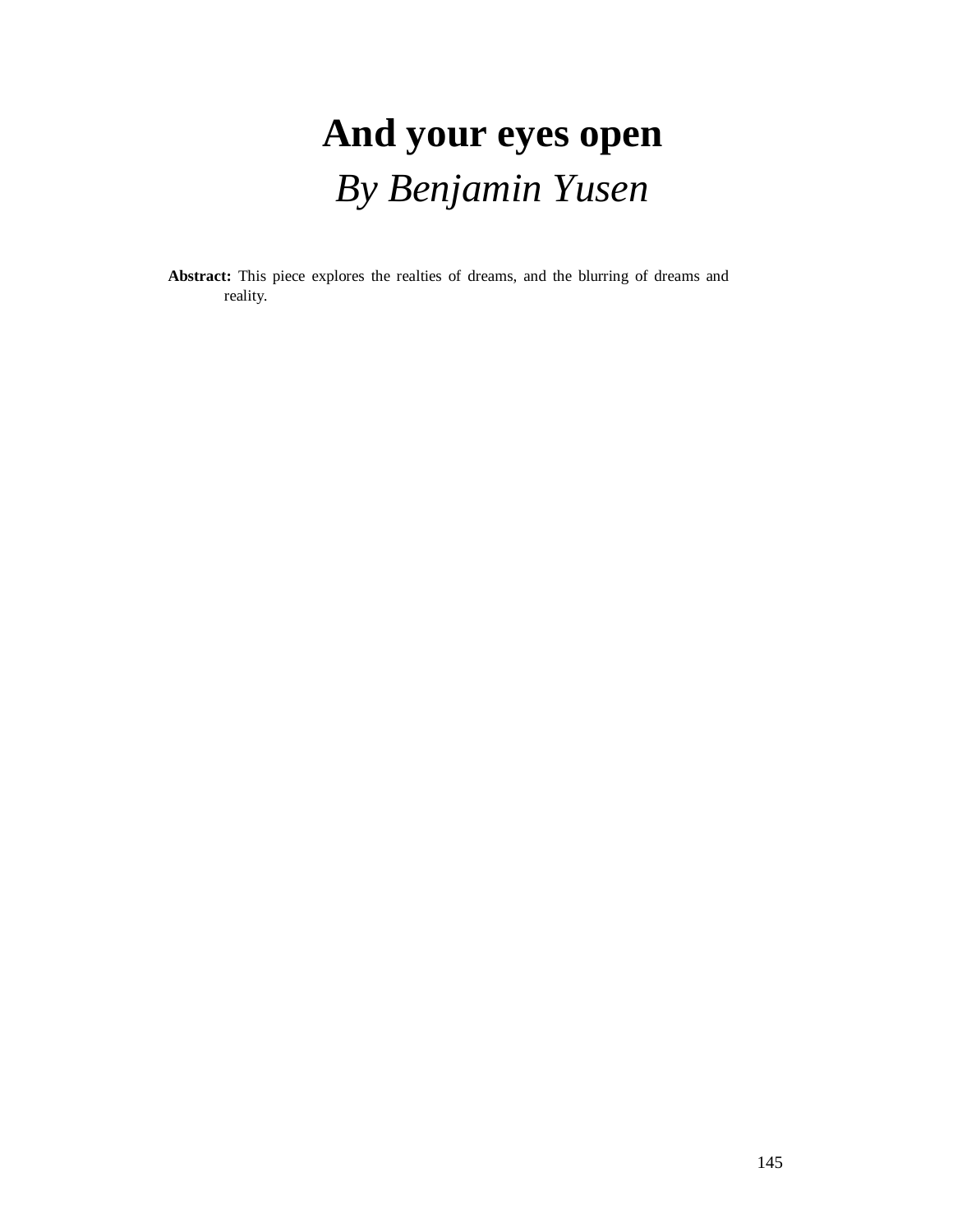#### **Everything is dark.**

You wake up, and everything is a blur. Your eyelids weigh like anchors in the deep seas of sleep. You're slow, lethargy so heavy that the world is a thick syrup you wade through.

You struggle to rise, your body responds to your commands, but slowly, fighting madly. Everything is fine.

You rise. Stumble slowly, dragging to the door. The knob is already in your hand, turning, turning. The door already creaking, settling, opening.

Everything is wrong. The hallway is twists, spinning into the infinite void of the night sky. Stars and comets swirl and shift without end. They are a blur, waltzing through hallway, through the darkness, following a rhythm to which you are deaf. It is dizzying, and disorienting. Your eyes water, and you feel as though you have been staring at the sun. Your stomach wishes to personally greet the night. Suns explode before you, and cosmic winds whisper of the music of the spheres, and it is all so far from you. You are not in the sky, you are in the hall. And the hall is the darkness between the stars, and you, you are deep in that darkness. The light is colder than death, and oh, so far. You are still asleep. And you start, realizing that this is not real. Everything goes dark.

You wake panting, sweating, sunken into your pillows. You are drenched in cold sweat, and your body shivers and itches, that disgusting feeling you sometimes get seeing other people with wet hair. Your teeth ache, and your hair screams to be torn out by the roots. You breathe deeply, trying to hold on, trying to slow down your veering, twisting thoughts. The dream was… vivid. Unsettling.

146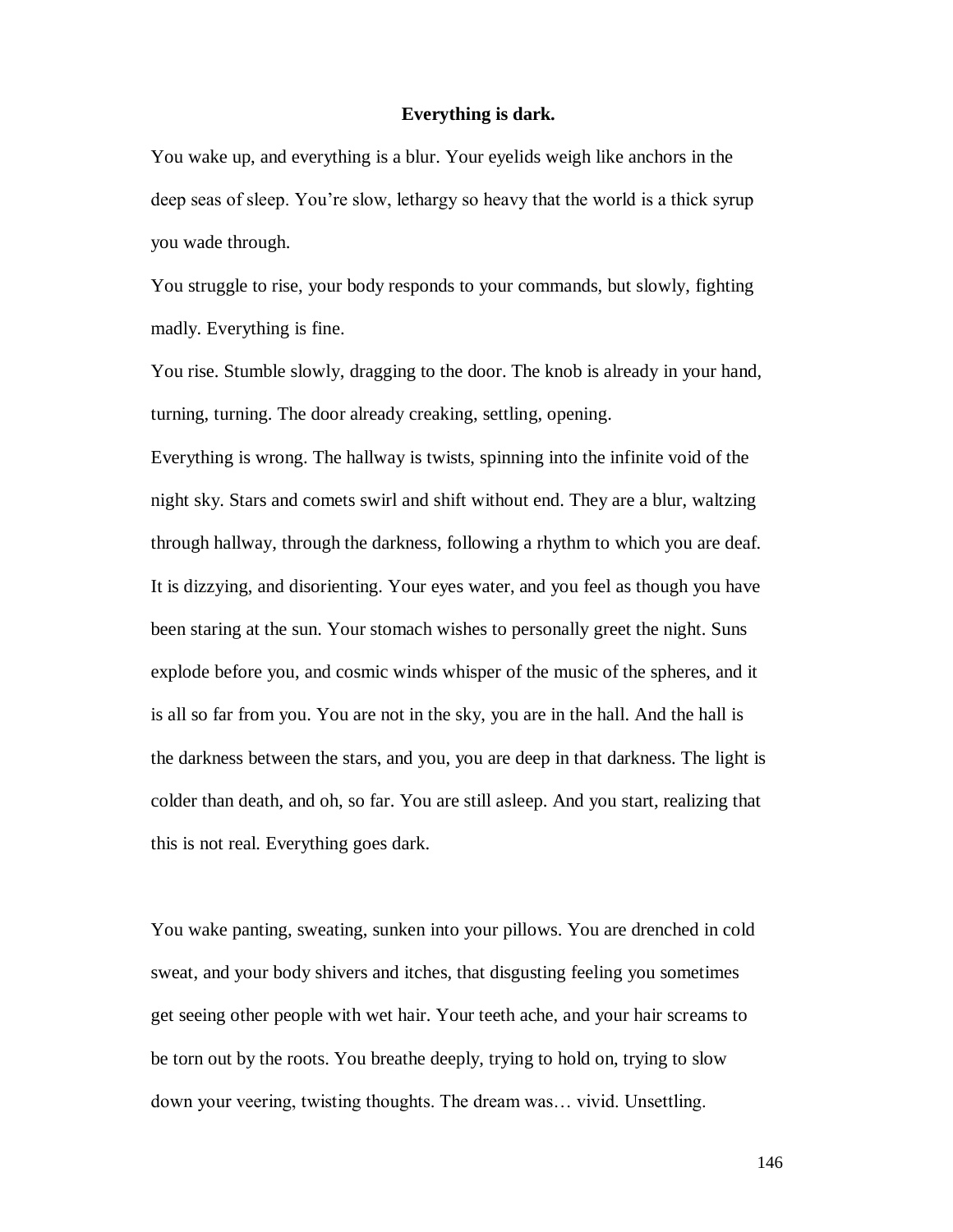### *Weird*.

But now, you have awoken. Your mind is yet reeling, twisting folding in on itself. Revolving. That hallway is still in your head, waltzing away to some lost lyric. It is a dizzying spectacle of weird majesty. You struggle to tear your mind's eye from it all, for some of the rooms in your head are still dark.

You are not yet fully awake.

Mouth dry, you move for the Nalgene that rests on the floor by your bed. But you don't. Your mind snaps back, like a rubber band. You think you will move, you expect it. You want it, you *will* it to happen.

It does not happen.

It feels wrong. Like a sweet, loving dog snarling and biting you. No. Just, no. But you are stuck; as though the gravity has been turned up to eleven. This is unreal. It has to be a dream. It must be! And yet you feel it to be real. And you panic.You panic. Lethargic still, your brain struggles, wrestling to comprehend, searching blindly to find the pathways which command your languishing limbs. It does not. It finds that this is yet another dream.

The world fades again as shock sets in.

Then, all is black.

Your eyes snap open.

You are breathing hard. Panting. In, out, in out, in out, in out. Your eyes are heavy, mouth of cotton.

The room is bathed in a pink light, a psychedelic mixture of red and orange and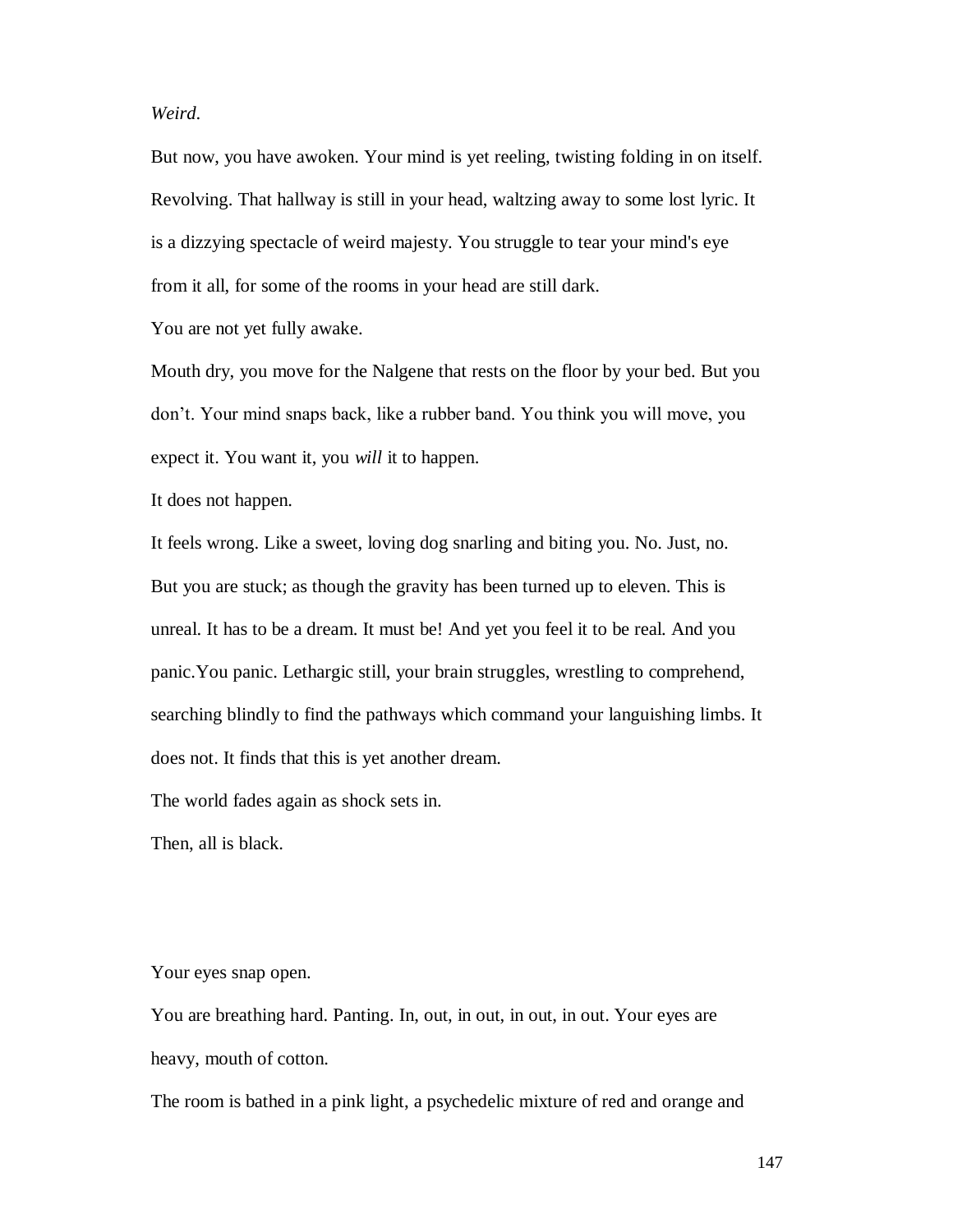pink, slowly phasing in and out, and you feel as though you are underwater, and you smell the colors, and it smells of lovely forgetfulness and the deep drifting waves of endless sleep. And you know: this is still a dream. Still, you struggle to rise, mind now as body, caught in the glamour of the dream, like a riptide, you are pulled in smoothly, soothingly, into the dark abyss, and yet you still struggle. It seems as though by escaping from your bed, you will escape this dream. You do not.

#### And your eyes open,

And you are rising. Saliva dribbles from one corner of your mouth onto a pillow. This *has* to be real. You can taste the metallic flavor lethargy. It is a mouthful of pennies. You choke on the tangy acid of it. You can smell your sweat, feel the chills sweeping through your body like little ghostly gusts of snow, swirling, sneaking across the ground.

You open your mouth to speak, though you don't know to whom. But dreams are not shared. You open your mouth, and instead find yourself swallowing pills you didn't know you had, and you wonder when you became addicted to painkillers. You realize you aren't, and then…

And then you awake.

*Fuck.*

#### *Not again.*

Morpheus has broken in, hacked your nervous system. It's all a blur, color and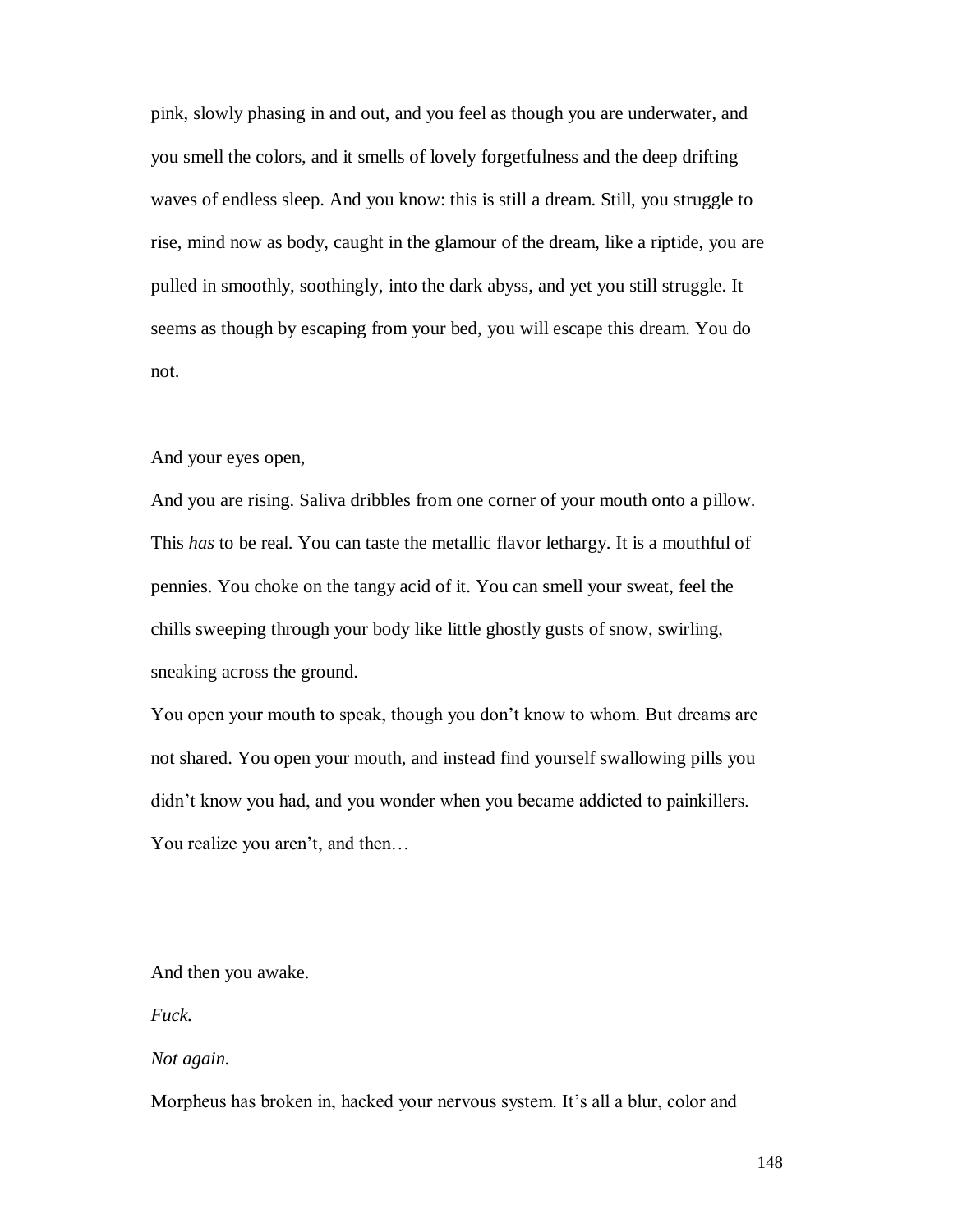light flashing like fireworks before your eyes, sonic highways unravelling in your ears. There is panic now, true, unblemished, unfolding like a flower in bloom. Your mind is not your own. It is a labyrinth of sensations, of shapes and colors, light and darkness. The mad god of dreams has breathed deep into you, claiming you forever for his realm of fog.

You know this now. For your eyes open.

Once, twice, ten, a hundred times, a thousand thousand dreams echo through the caverns of your mind, flooding you with the chaos of a billion exploding stars. Your eyes open, countless times, and time is irrelevant, unnatural in this place, and your eyes open again, and again, and again. A whole universe has budded, bloomed, withered, and died, in this infinite dimension of sleep; and whole universes shall continue this cycle, time without end.

There is nothing. Only the dream

And your eyes open.

You are in bed, and you desperately shake, barely able to more. This is your only chance. But only breath flows through you.

Nothing more. You cannot lift your arms. Your body is not your own. It belongs to the dream. To sleep. To whatever living, sleeping death this is. You can move enough to shake, and that's a good sign. So you shake.

And you shake, and you shake, and you shake, as though you are willing your body to seize, jerk and bend. And suddenly, you might be, you don't know.

You've never had a seizure before. It's terrifying, you are feeble. Your eyes snap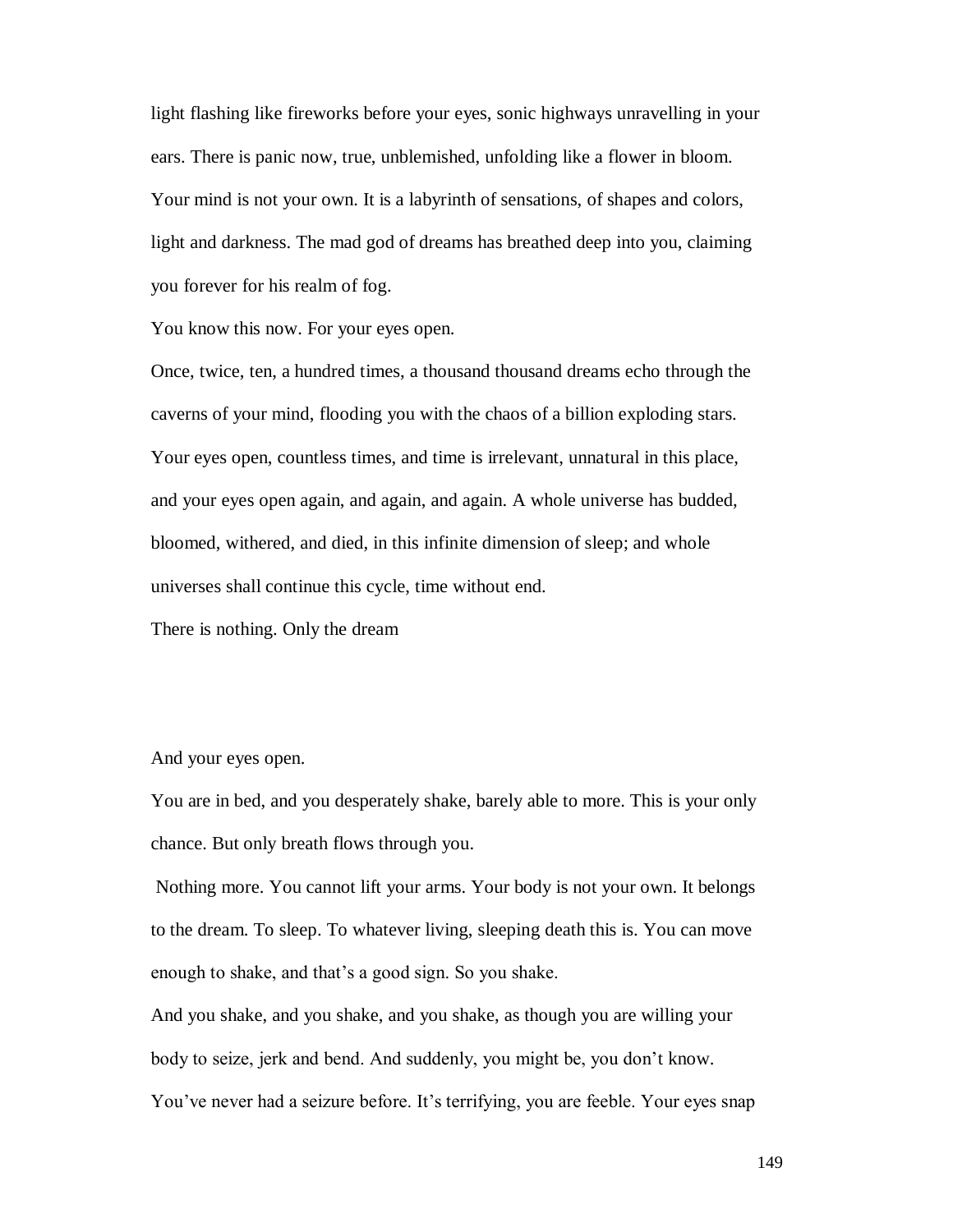to the door.

*Help!*

Your voice defies you, latching to the back of your tongue, grasping, as shipwrecked Odysseus to a spar at sea. You shake yourself out of bed, and the rough rug greets your face like a stilted lover.

Cheek burning, you grimace, but your face is still a boulder. Mind grimaces, flesh is frozen.

You fight, shaking and panicking to get to the door, and you are consumed. Fangs of fear drink you deeply. The shape of this is upon you, and it is an utterly overwhelming doom. It is a doom made worse knowing that you have been here countless times. A doom you will know time and again. Forever. This you know. You heave and drag, and your body – insolent, indolent – revolts. But like the conqueror worm you writhe, dragging your fleshy sack of a body, flailing limbless to the door. The five feet from the bed is five million miles. It is all in your head.

Somehow, you are there, sitting, leaning, falling against the door. Your hand on the knob is that warm, sweaty feeling, the disgusting ghost of someone else's hand. Revolting. Your hand only met the doorknob a moment ago. Yet the five feet from the bed to here is now a distant epoch, a bygone era. Your hand is on the knob, and it turns as you wish, and you let yourself fall into the hallway. But your bedroom door opens inwards.

This is not your bedroom.

The hallway is once again the night sky, and it is aflame. It is burning, and dying, planets crumble to dust, carried by a cosmic wind into the smoldering coals of

150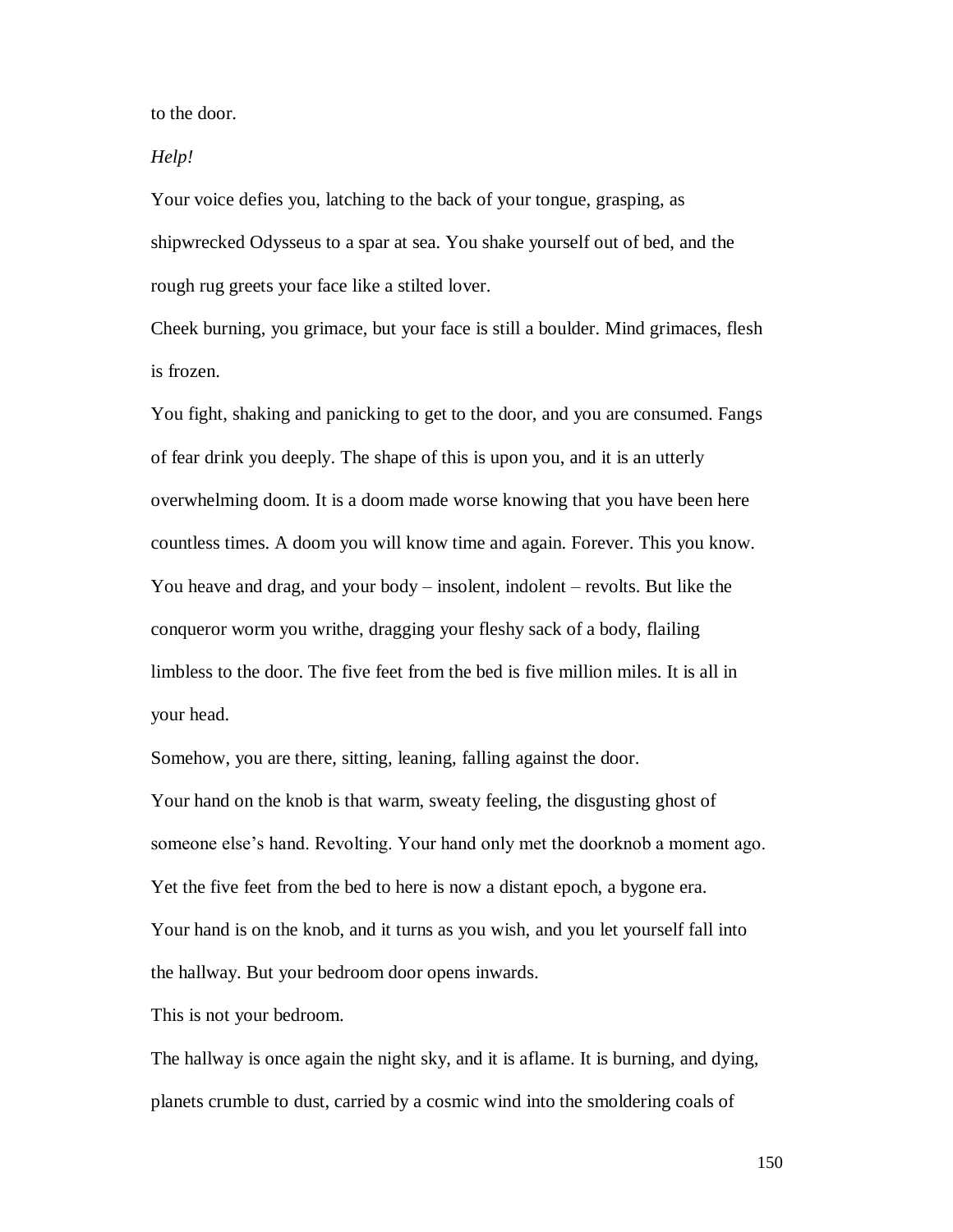dim suns, blinking out of existence forever. It is all turning to shadow.

And you realize it is all in your head.

Everything burns. Everything goes dark.

And your eyes open, but only just.

Through slits you see your room.

You are exhausted. Is this even real? You cannot move.

No.

Maybe?

Again, you shake, and again, you hope. You shake. This time, you'll do it. You will wake. You will shake in this dream bed, so hard, that you shake your waking body awake.

And your eyes open. You are awake. Standing on your neighbor's patio door, selling cookies, or maybe buying them. This is wrong. It's November and the peonies are blooming*.*

*But peonies don't bloom in November. And you're wearing shorts. It's not November, it can't be. It mustn't be.*

That tiny voice in the back of your head itches.

Pleasantries exchange, and empty conversation is blotted out by the molten panic – at first slow – rising calmly. It is deep and viscous, not at all sweet like maple syrup. You could drown in the flavor of it, imbibing deep gluttonous portions of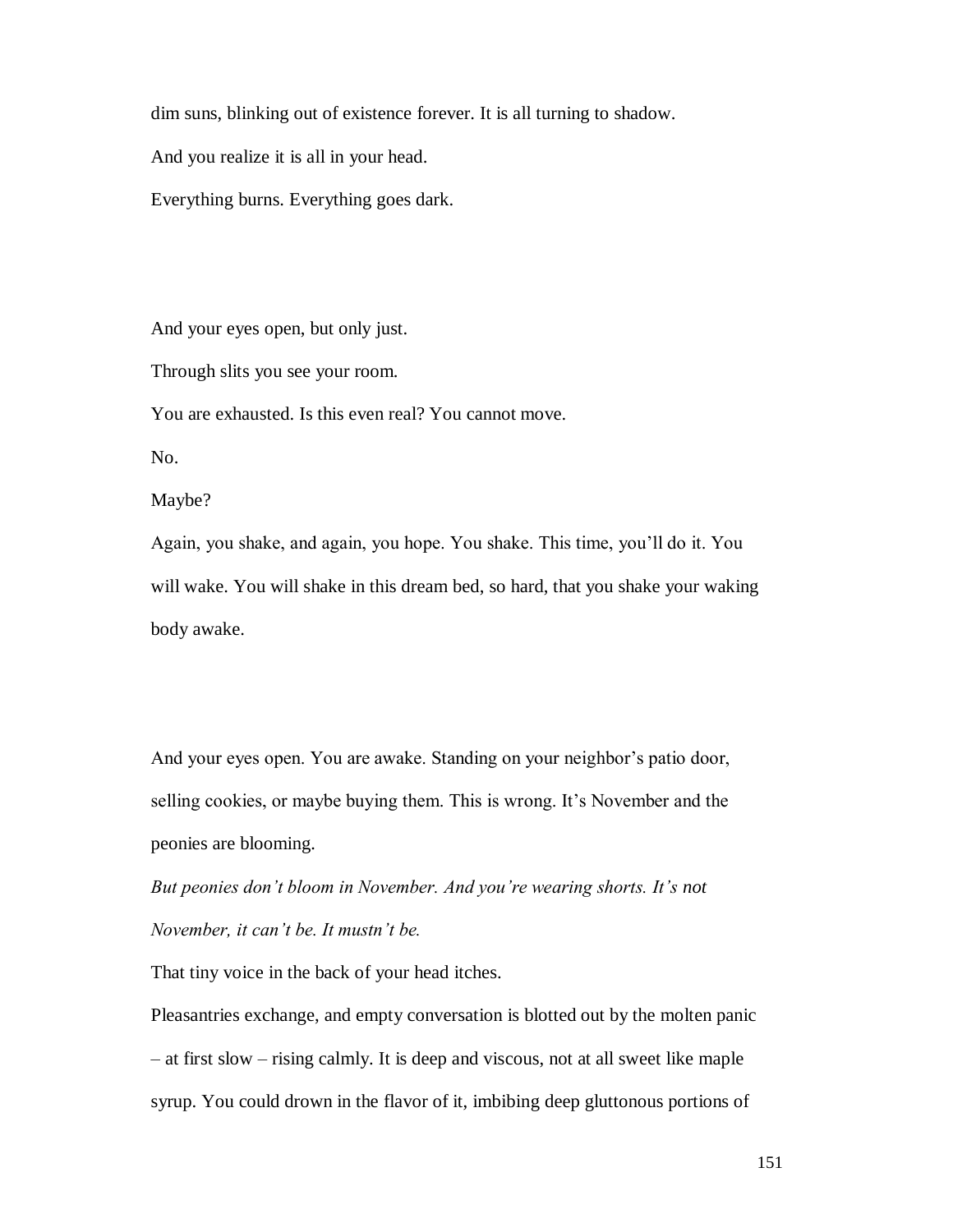that dreaming-dread. You cannot fight it. You are full of it, more fear than blood, more than water. Your teeth ache against each other, wishing to crash together, peals of thunder in your head, wishing to grind into dust.

*Fuck*.

It is endless. There is no hope.

And you awake. Bed again. You cannot move. Shaking. Black. You awake, shaking.

*Not enough.*

Black.

Awake.

Bed

Shaking

*Not again*

Awake again,

Shaking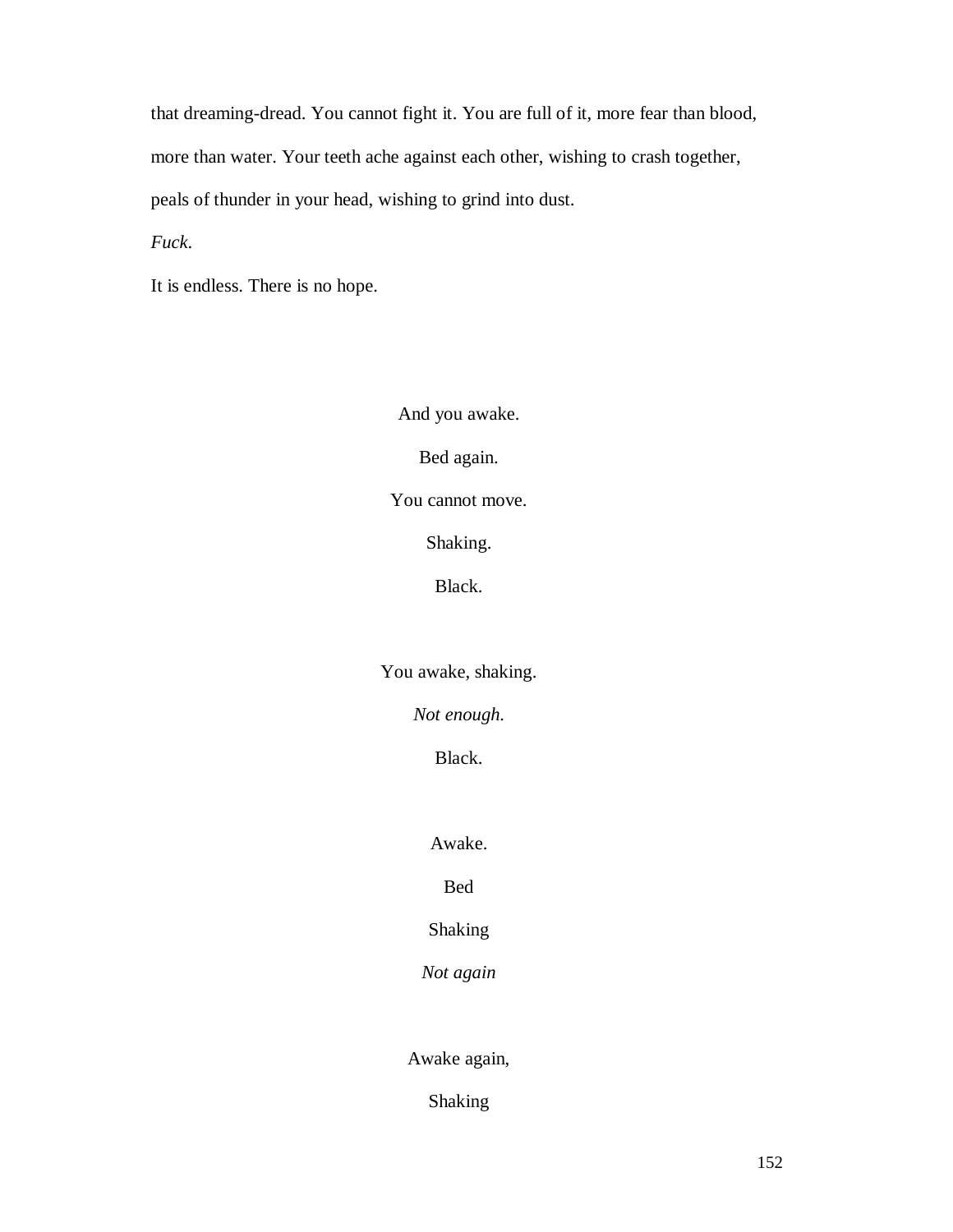Again *No* Again

*No*

*No* Again *No No No*

And on, and on, and on, and on, and on, and on,

And on, and on, and on, and on, and on, and on, and on, and on, and on, and on, and on, and on, and on, and on,

Again and again and again and again and again and again and again and again and again and again and again and again and again and again and again and again and again and again and again and again and again and again and again and again and again and again and again and again and again and again and again and again and again and again and again and again and again and again and again and again and again and again and again and again and again and again and again and again and again and again and again and again…

153